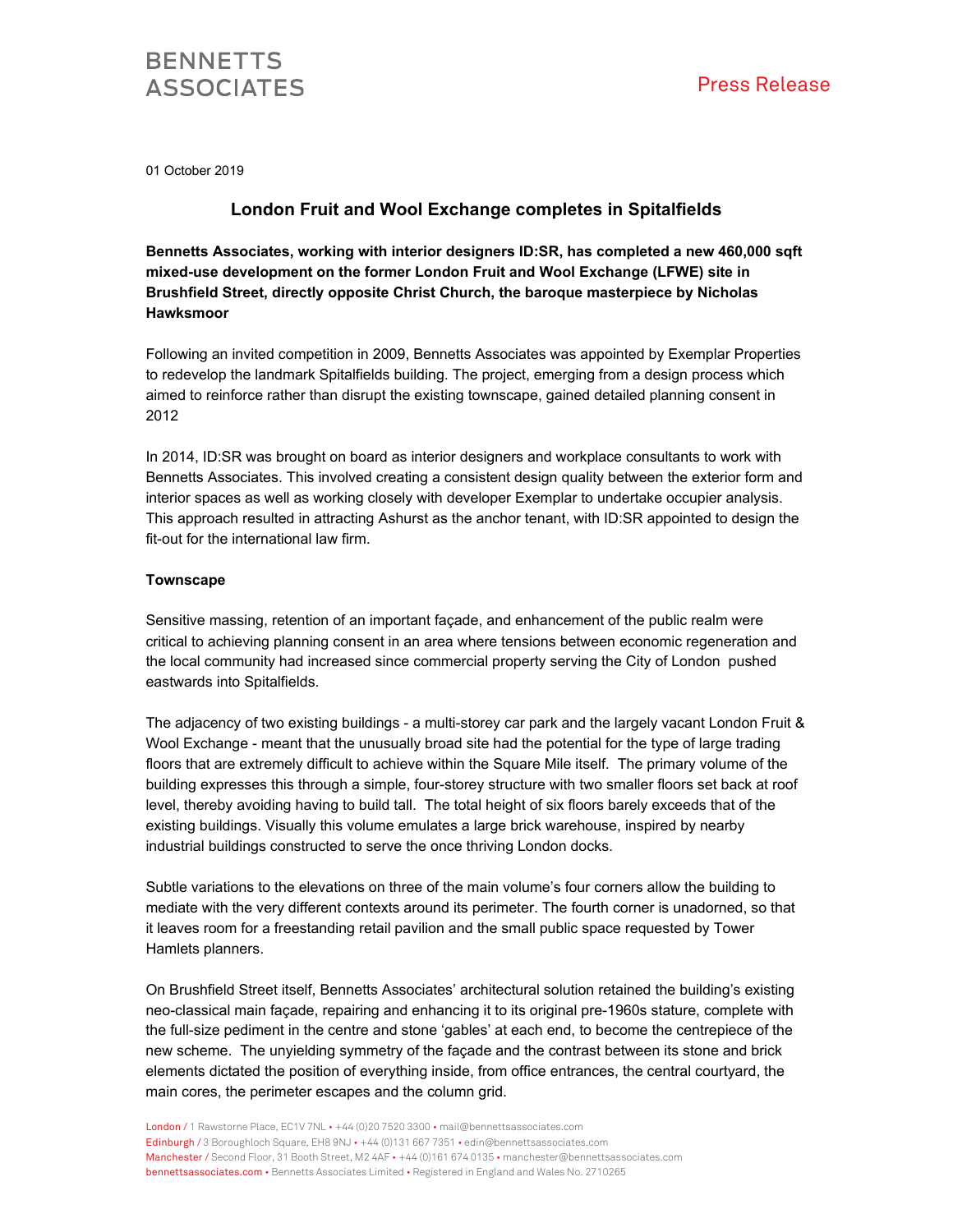# **BENNETTS ASSOCIATES**

The re-worked entrance to the London Fruit & Wool Exchange signals a new public route through the central courtyard to Artillery Row, using a busy desire-line from Bishopsgate that now terminates directly opposite Spitalfields Market's main gateway.

### **Interior Strategy**

Sheppard Robson's interior design group ID:SR were brought on board during Stage 3 for the detailed design of the common areas, including the reception. This included collaborating with Bennetts Associates to create a close a dialogue between the building's interior and exterior, referencing the site's industrial heritage with use of robust materials such as concrete and blackened steel.

ID:SR worked with Exemplar in an advisory capacity to map out optimal arrangements for future occupiers, which formed the backdrop for the ID:SR-designed fit-out for the development's anchor tenant, the international law firm Ashurst. The fit-out, like the wider development, is distinctly modern whilst also feeling rooted within its Spitalfields context. Through a palette that combines handcrafted and industrial materials, the project weaves together the history of the site with the character of the new development, creating a rich variety of work settings, amenities and client spaces.

The fit-out design makes the most of the retained historic elements, forming characterful spaces that frame views out over Christ Church. The interiors also respond to the new elements of the transformed urban block, with a range of formal meeting rooms, auditorium spaces and informal work settings arranged around the new courtyard at the heart of the development.

#### **Retail Pavilion**

A retail pavilion to the east side of the development was part of Bennetts Associates' original planning permission for the development. Sheppard Robson was appointed to design the freestanding structure – occupied by café Crispin – as a lightweight, geometric form that acts as a counterpoint to the robust main building.

Rab Bennetts, Founding Director of Bennetts Associates said: "LFWE has been an important building for Spitalfields since its construction in 1929, but its original function disappeared with the closure of Spitalfields Market in the early 1990s. The development retains the LFWE's principle façade and creates a series of new volumes across the entire site in a language of brick and reconstituted stone that derives from the nearby industrial buildings. An unsightly 1960s multi-storey car park has also been removed, such that the whole project adds to the grain and texture of the area."

Maxwell Shand, former Director at Exemplar and founder of YardNine said: "Working in partnership with the City of London the ambition was to create a workplace for the future which respects the important heritage of the Spitalfields area. Led by Bennetts Associates a great team worked closely with the local community and Tower Hamlets to realise the next chapter for the LFWE building. Using materials reflected in the local area, alongside a flexible internal layout, extensive landscaped terraces and new public spaces; the LFWE attracted Ashurst to make it their home. In addition a new employment and training centre, retail, cafes, a public house and new pedestrian routes have all been combined to create this important addition to Spitalfields."